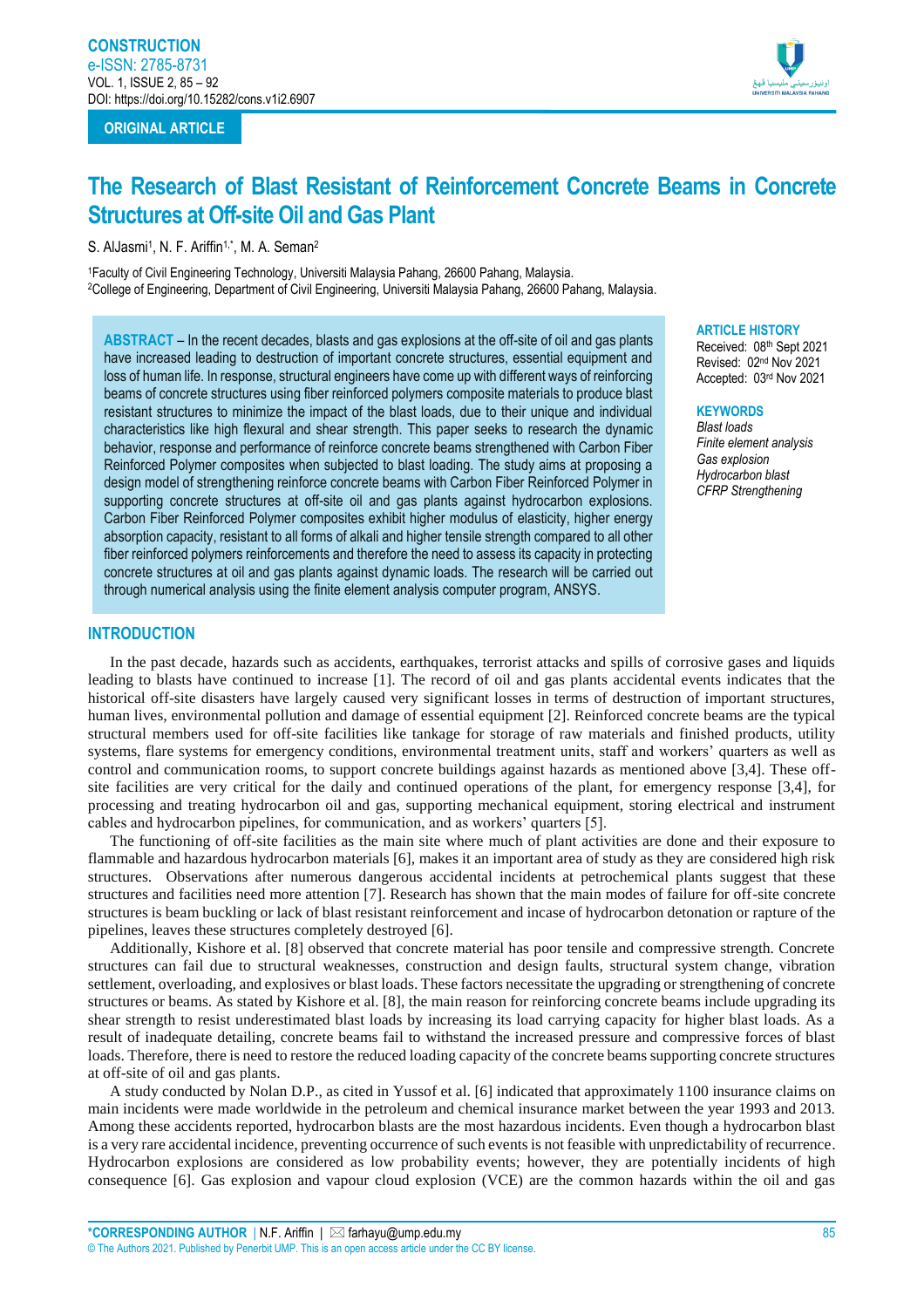industry, and that they usually generate a shock or blast wave with lower peak overpressure but longer duration and greater impulse than a shock wave generated from high explosive with an equivalent energy release [1].

At most oil and gas plants, communication, control among other structures and systems have been acquired and installed without regard to hydrocarbon explosion resistance, and in many places, anchorage of these important items has frequently been insufficient or non-existent [2]. With rising cases of gas explosions, VCE, condensed phase explosion, pressure vessel explosion, and dust explosion along oil and gas plants [9], increasingly more attention need to be directed towards designing off-site facilities and structures to be safe and secure for people. Therefore, efforts to design concrete beams to resist such explosion and to keep the risk as low as possible as well as minimize the amount of structural damage are necessary [10].

Naser et al. [11] is one among the most recent study which indicates that the beams of concrete structures need to have adequate tensile strength and stiffness capacity to resist blast loading. The study further explains that connections of the structural elements need to offer a significant support to maintain the structural system integrity to absorb the explosion forces without collapsing. With the advancement of structurally effective adhesives and technology, today, fiber reinforced polymers (FRPs) are increasingly being used as effective alternative to conventional materials to offer innovative solutions for blast retrofitting and strengthening of the reinforced concrete structures owing to their lightweight, tensile strength and non-corrosive characters [12].

Many FRPs strengthening methods for RC beams under blast loads have been studied by previous researchers [12- 17]. However, this study mainly focuses on one of the latest concrete reinforcing material known as Carbon Fiber Reinforced Polymer (CFRP). Sorin et al. [18] indicated that CFRP systems are effective in strengthening reinforced concrete beams owing to their mechanical properties as well as economic benefit. Further, the study suggested an additional carbon fiber to be attached to the concrete beam flanges to enhance the connection performance under blast loading. Goldston [19] stated that the face of the RC beam is retrofitted with CFRP material to strengthen it in order to resist increased pressure during blast attack.

Experimental studies have also indicated that CFRP has a higher compressive strength than Basalt Fiber Reinforced Polymer (BFRP) and conventional concrete beams [20]. Recent tests have shown that unlike glass fibers, carbon fibers cannot absorb moisture and thus are resistant to acid, alkali and organic solvents [21-24]. A study by Rabinovitch & Frostig [25] applied two varied carbon fibre strips (SikaWrap Hex-230c CFRP sheets and Sika CarboDur S1212 epoxy strips/unidirectional carbon) to examine how they would contribute in rehabilitating and improving the RC concrete beams. These carbon fiber strips were then saturated in Sikadur-330 (an epoxy resin). The study found that the CFRP strips properties differ in terms of tensile strength, elastic modulus and density.

According to other prior studies, the use of CFRP in reinforcing concrete structures has had significant impact on both shear and flexural strength of beams [26]. Some studies investigated the use of CFRP on damaged-reinforced concrete beams and found that CFRP increased the flexural strength of beams by approximately 95% [27,28]. Furthermore, Shooshtari & Gomar [29] examined the effect of CFRP sheets on RC beams, which were subjected to impact loading. The study revealed that strengthening of RC beams with CFRP considerably increased the impact resistance of both shear and flexure stress. Therefore, appropriate application of CFRP materials in concrete reinforcement and retrofitting leads to an increase in flexural capacity, shear strength and stiffness of a higher degree compared to other types of reinforcement polymers [30].

Even though the concept of Carbon Fiber Reinforced Polymer (CFRP) as a blast resistant material for RC beams has been widely studied under both public, government and conventional structures, in the context of RC beams, as revealed above, this concept has not been applied effectively and adequately at the off-site of oil and gas plants. In addition, the existing blast resistant design technology in the oil and gas industry has evolved from equivalent conventional static design methods to simplified dynamic design methods [31], which are suitable and safe for normal operating and precommissioning conditions that emphasize minimum obstruction to process flows [5,32]. While these designs are based on stringent safety aspects and prevention measures, they do not account for (or not safe for) abnormal loads or higher explosive loads such as hydrocarbon explosions which have higher magnitudes than ordinary operating loads, thus, causing damaging and devastating effects in terms of loss of assets, life and the environment [2,33]. Moreover, prior research has revealed that blast loading characteristics are different [34,35], thus design for normal as well as static loads does not provide or guarantee satisfactory performance against dynamic or cyclic loads such hydrocarbon explosions.

Similarly, majority of these previous studies have not included important blast resistant models such as those incorporating Carbon Fiber Reinforced Polymer for RC beams at oil and gas industry. Hence, the current research aims to simulate an RC beam model strengthened with CFRP sheets using finite element method to propose design models for RC beams at off-site oil and gas plants. These pieces of information will become the input for determining the relative importance of the proposed design through ANSYS software analysis. The FE ANSYS software is important because it will help to provide valuable insights and beam models for the actual design of blast resistant concrete structures at oil and gas plants. The ANSYS simulation environment has been extensively tested and validated in modeling FRPstrengthened structures by the authors [17,36,37], also as other researchers [13,16,35,37-42].

To facilitate the model validation, a reinforced-concrete beam configuration from Neagoe [43] was adopted and developed as a 3D model. Before modifying the model for further analysis, this research aims to compare the numerical simulation responses with the responses as reported by Neagoe [43].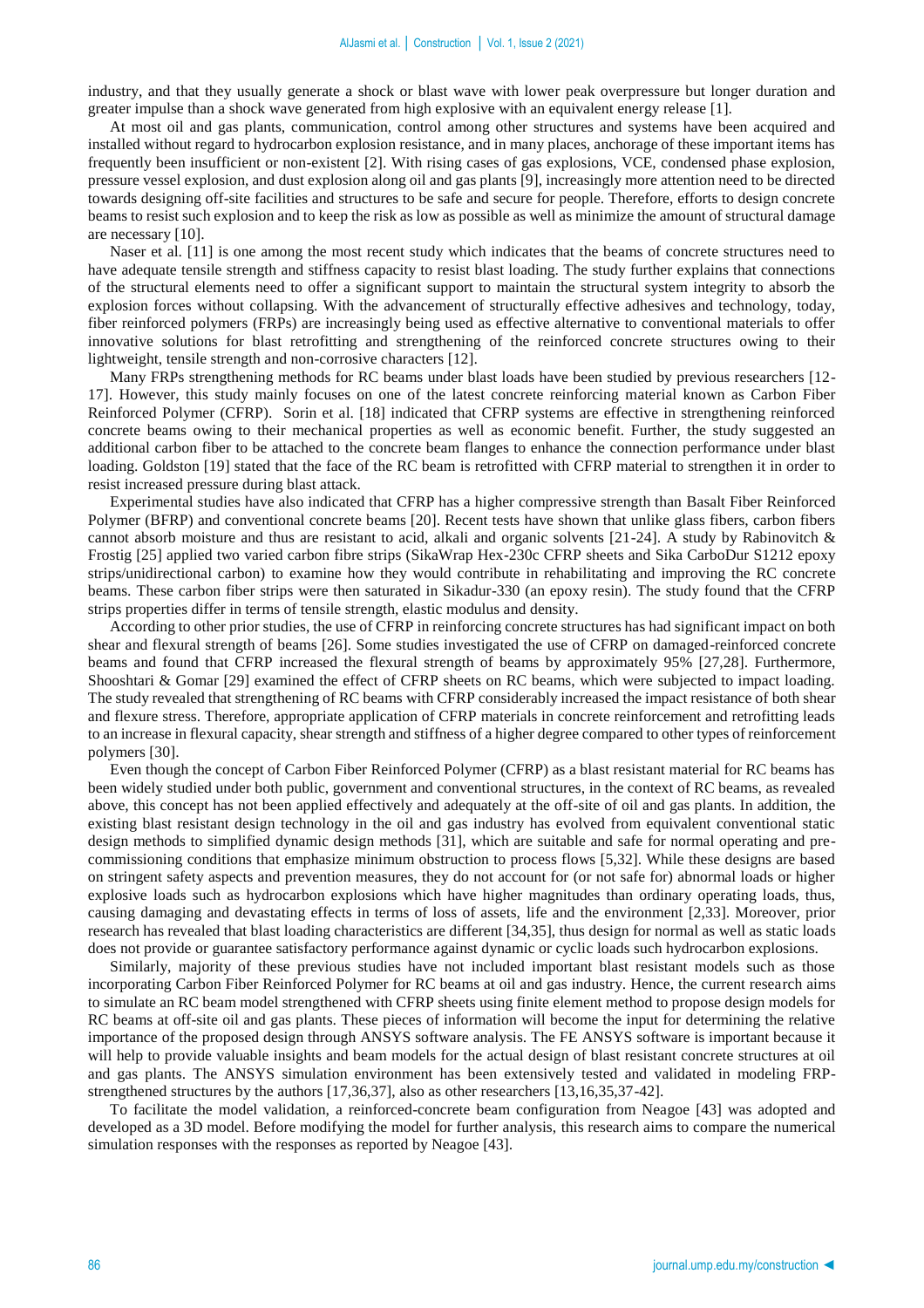The main and overarching aim of this study is to numerically examine CFRP as an external reinforcement material using finite element method to improve the properties, including flexural and shear capacity of RC beams of the off-site concrete structures at the oil and gas industry to resist blast loads.

# **METHODOLOGY**

# **Model Configuration**

Details of test specimens. A total of five RC beams based on the exact RC beam properties used at a gas plant in the gulf region, and cast and tested under four-point loading test by Neagoe [43] will be simulated in this study (refer with: Fig. 1). The variables of the test program will include the beam's behavior, tensile strength or ductility and loadingcarrying capacity. All beams have the same dimensions of 200mm width, 400mm height and 4500mm length as well as a clear span of 4000mm. These beams also will have the same shear and flexural reinforcement whereby two 12 mm steel bars will be utilized for flexural reinforcement at the top and bottom of each RC beam. The steel stirrups of 12mm were spaced at every 200mm for shear reinforcement. Similarly, the basic RC beam without external reinforcement will be designed to have adequate shear strength in order to fail in flexure.

One beam will be simulated without external CFRP reinforcement. Four beams will be simulated with external CFRP reinforcement: two beams strengthened with a single CFRP sheet and another two with double CFRP sheets. All the four beams will be strengthened with the same amount of CFRP reinforcement of a fiber volume of 68-70%, modulus of elasticity of 158GPa, ultimate tensile strength of 2200 N/mm2, and a density of about 1.6g/cm3. The laminates are 15m long coils, measuring 50mm width and 1.4 mm thickness. Concrete material properties will include Poisson's ratio of 0.22A of C35/45 concrete class. All beams RC will be modeled with typical B500 S high-strength steel type with modulus of elasticity of 200,000 MPa, yield stress of 410 MPa and a Poisson's ratio of 0.3.



**Figure 1.** Loading scheme for the experimental work

#### **Finite Element Modelling**

The finite element program, ANSYS, will be used to model the RC beams, steel supports and CFRP plates. The concrete beams will be modeled as solid elements, where steel supports will be modeled as wire elements [44]. CFRP plates will be modeled as plastic, rubber, sheet or laminate elements. A typical FE model comprises of concrete, steel reinforcement, FRP system type and boundary/loading support conditions. Each of these components or materials will be appropriately modeled in this study to reflect the unique attributes associated with each of them. Based on this perspective, each component will be modeled as discussed below.

# *Concrete Beam*

The concrete beam will be modelled using a 3D brick element known as SOLID65 in ANSYS. This element is specifically and uniquely developed to simulate rock-like materials such as concrete in this study. The attributes of this cubic element include eight nodes with three degrees of freedom at each node as well as translations in the nodal x, y, and z directions as shown in Fig. 2. The SOLID65 element applies the William and Warnke's [45] mathematical material model to model cracking in three orthogonal directions, creep, plastic deformation and crushing.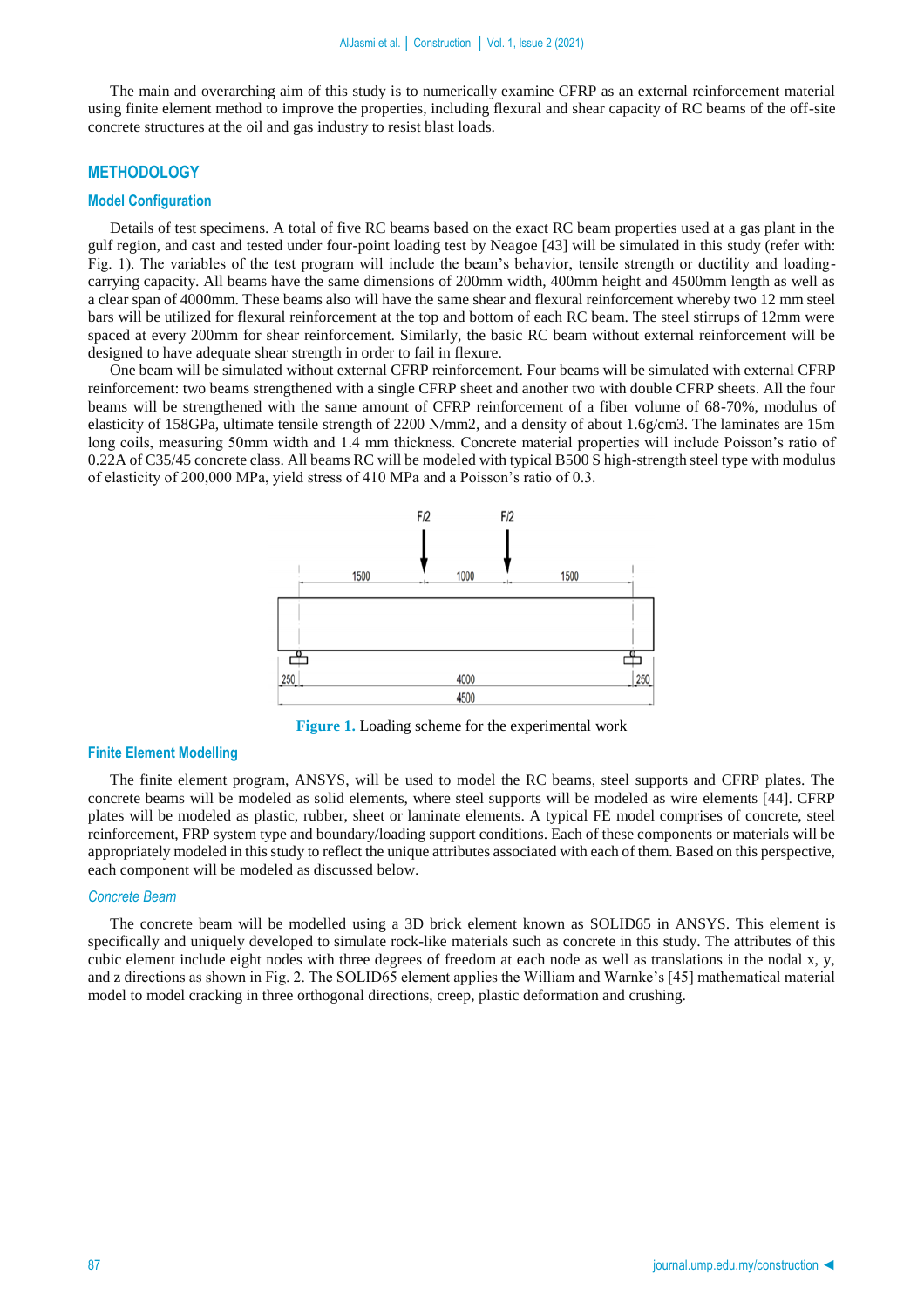

**Figure 2.** Reinforcement details of the beam using SOLID65 element

## *Steel Reinforcement*

Steel or tensile reinforcement will be modeled using a spar link element designated as LINK8 in ANSYS. The spar uniaxial bar-like element is defined by two nodes with three degrees of freedom at each node which comprise of translations in the nodal x, y, and z directions. These reinforcing elements have the ability to simulate common nonlinear effects such as large deflection, plasticity, swelling, creep, and stress stiffening [11].

## *FRP Laminates*

The FRP laminates will be modeled using shell elements known as SHELL99 in ANSYS. The shell element takes into account the orthotropic material properties. This element is capable of inputting material properties in a local coordinate system in which the primary axis can be directly aligned parallel to the key FRP fibers [37,46].

#### *Steel Supports*

Solid brick elements designated as SOLID45 in ANSYS to model steel plates or end supports as bonding agents [15]. SOLID45 element has eight nodes with three degrees of freedom at each node and three translations. These solid brick elements also simulate nonlinear effects including stress stiffening, creep, swelling and plasticity.

#### *Steel Rebar's-Concrete Bonding*

The bond interface (bond-slip behavior) of steel rebar's and concrete will be simulated using spring elements known as COMBIN14 in ANSYS [23].

# *FRP System and Concrete Surfaces Bonding*

The interface between FRP laminates and concrete will be simulated using contact elements such cohesive element designated as INTER205 in ANSYS [47].

## *Meshing*

In order for the current study to obtain actual results from the SOLID65 element during simulation, a mesh is usually recommended [48]. The meshing element in ANSYS will be used to mesh the model beam in a manner that it can be recognized as a square element measuring 10mm (refer with: Fig. 3).



**Figure 3.** Meshed beam model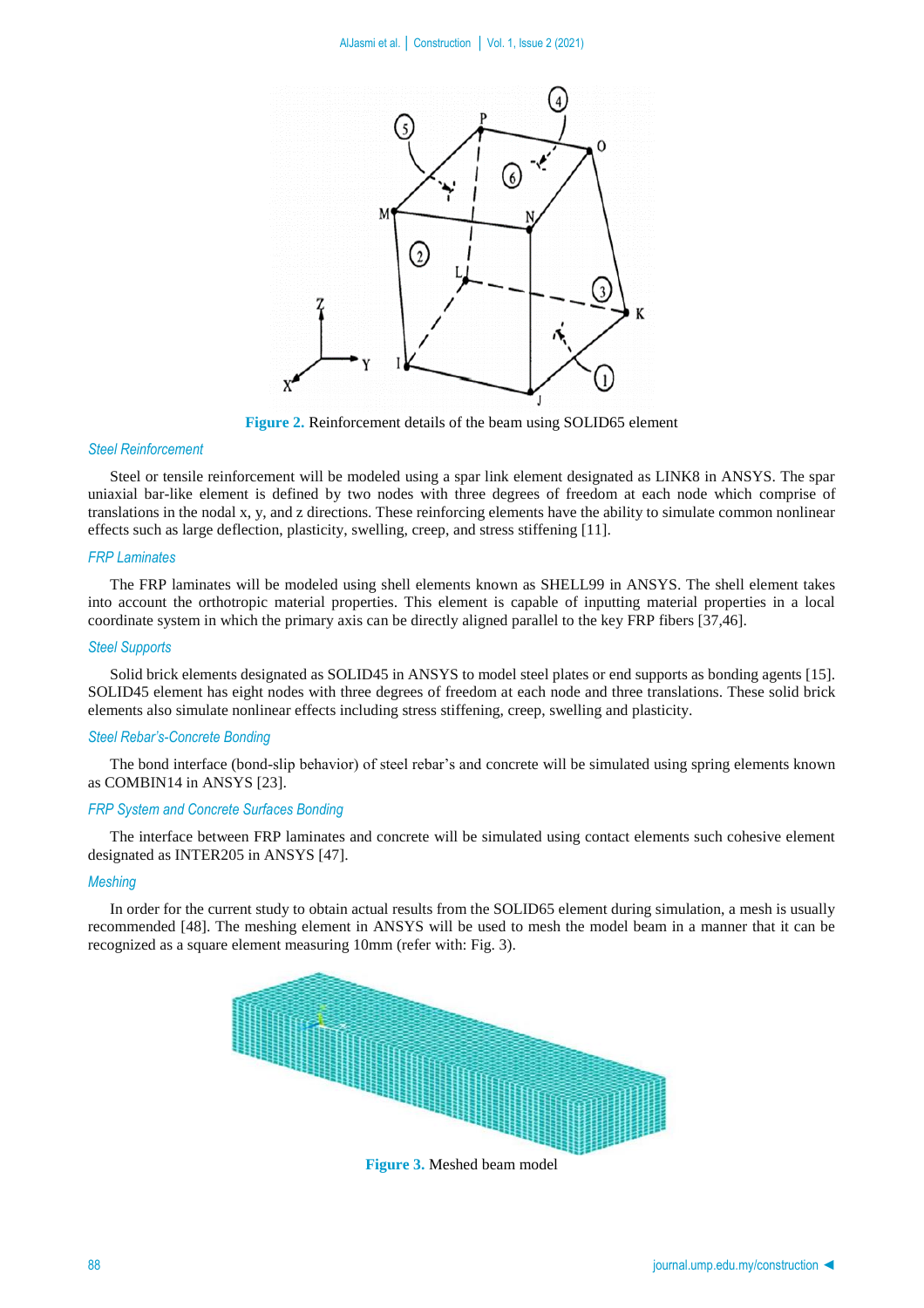## *Considerations for Loadings and Boundary Conditions*

In order to accurately represent the experimental setup, realistic boundary conditions for the FE models were incorporated. The supports were modeled as rollers at each opposite ends and the external loads were applied as concentrated forces at 1500mm from the supports from both ends as shown in Fig. 4.



**Figure 4.** Boundary and loading conditions for the FE model

## **Convergence and Failure Criteria**

The developed FE models will be analyzed by applying the dynamic load incrementally using the ANSYS software. The load will be applied incrementally, at an interval of 10 kN, at two points dividing the length of the beam into three parts (refer with: Fig. 1), until failure using the load steps and sub-steps commands in ANSYS [49]. Different types of information will be collected under the following aspects about the response and behavior of the five beams: stress distribution, deformation behavior, load-displacement, failure modes and crack patterns.

#### **RESULTS AND DISCUSSIONS**

Three cases of RC beams will be considered as outlined under methodology. The first case will be the reference or the control beam and no strengthening will be used. In the remaining cases, one layer and two layers of CFRP will be used, respectively, in the simulation of the beam. Following the description above, the results are expected to appear as discussed below.

#### **Deflection and Failure mode**

It will be noticed that using CFRP decreases deflection when subjected to an explosion. CFRP sheets are likely to improve the elasticity modulus, the tensile strength and the maximum strain of the RC beam. Increasing the number of layers of CFRP is expected to reduce the number and propagation of cracks (or increase the rate of reduction in deflection) on the RC beam to a certain point beyond which any additional layers of CFRP sheets will not have any significant influence. This means that, at this point, the failure mode or the rate of reduction in deflection will most likely be governed by the bond strength between concrete and the CFRP surfaces and not necessarily by additional CFRP layers. It is anticipated that if this bond strength will be exceeded, the number of CFRP layers will not have any significant influence.

#### **Energy Absorption**

It is expected that as the number of CFRP layers is increased, the energy dissipation will increase in equal measure or will cause reduction of displacement of the mid beams. The CFRP sheets will absorb energy or shock from the explosion. The maximum force generated in the CFRP sheets decreases as the number of layers of CFRP sheet increases. Similar to the deflection trend, the more the number of CFRP layers, the less the rate of increase in dissipated energy. Increasing the CFRP layers for external reinforcing is most likely to cause negligible differences in the beam displacement while at the same time leading to a decrease in the maximum force.

#### **Tensile Damage**

The beam without CFRP strengthening is expected to show high tensile damage while the beam with two layers of CFRP is expected to reveal less propagation of cracks indicating less tensile damage. It is expected that using one layer of CFRP will increase the required combination of pressure and impulse to cause the same tensile damage as the RC beam without strengthening. Hence, more explosion charge will be required or detonated for the same damage level. However, it is also expected that increasing the number of CFRP laminate beyond a certain point will not be necessarily efficient in enhancing the capacity for RC beams subjected to blast loading but rather the bond between concrete and CFRP surfaces.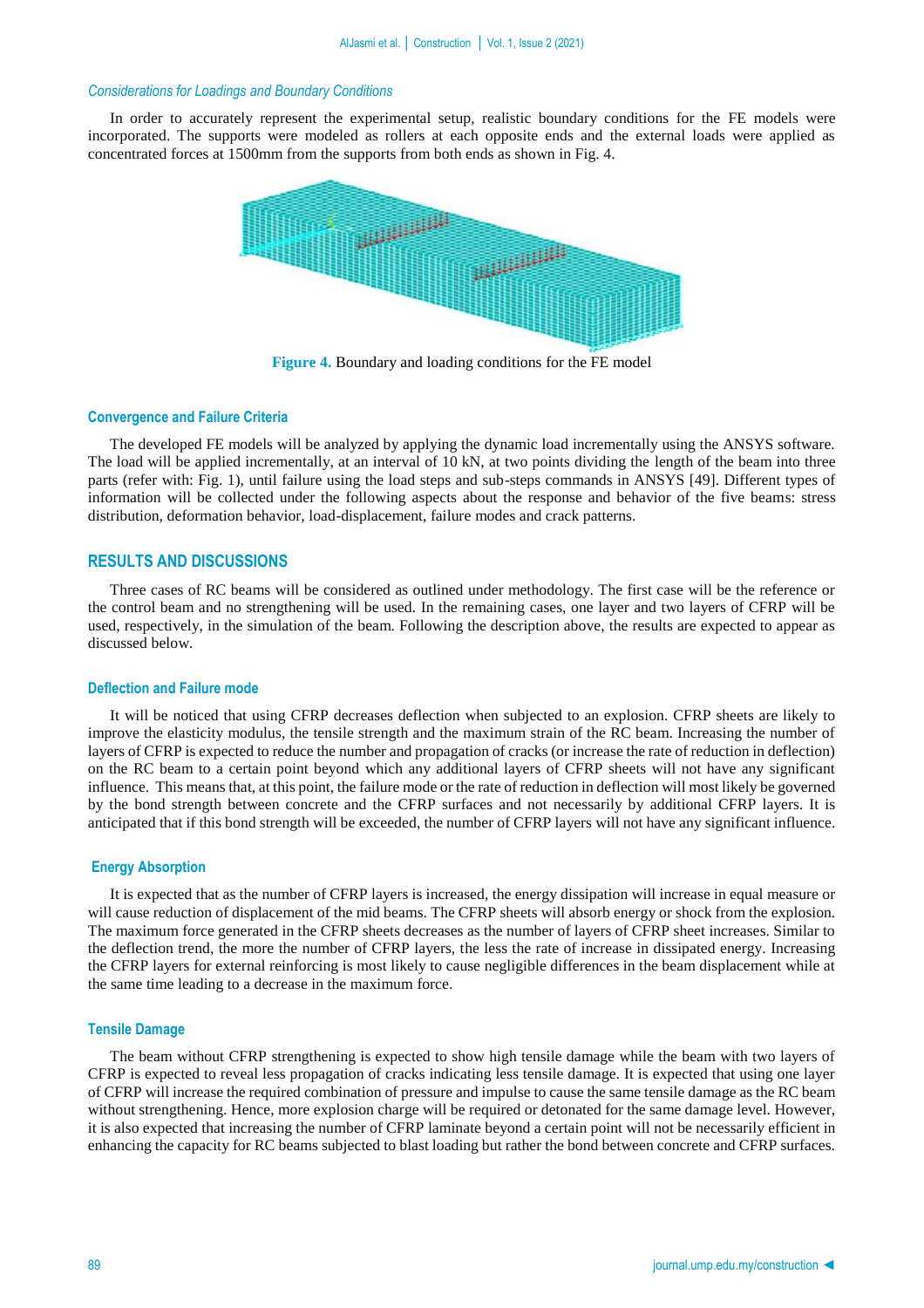# **Tensile Stress**

It is expected that the maximum values of tensile stress for the transverse reinforcing bars in some blast scenarios for the strengthened beams will be higher compared to blast scenarios of un-strengthened RC beams. This is likely to be so due to the erosion of the concrete in un-strengthened beam which will result in the release of stress in ties since the stress in ties is primarily due to the presence of concrete, while, the strengthened RC beam being a confined concrete, the erosion is less and thus the stress in ties is higher. As a result, the un-strengthened RC beam will fail due to direct shear as a result of the proximity of the blast. The retrofitting of RC beam is likely to improve the overall blast resisting capacity by increasing the shear capacity of the RC beam.

#### **Debonding**

Debonding is expected to start from the end of CFRP strips, in which flexural cracks that introduce drastic variations in strain level in CFRP strips are most prominent. It is expected that the RC beams strengthened with CFRP will undergo a failure mechanism known as debonding. The CFRP fracture is expected to fail with steel yielding to increase strain utilization. This failure mode is expected at the side-bonded, CFRP-concrete interface. Equally, premature debonding modes such as concrete cover separation is anticipated to occur along the internal steel level, whereas, plate-end debonding, shear, and flexure-induced debonding are expected to occur at the concrete-CFRP interface. However, the near surface mounted bars or strips are expected to reduce adhesion between the strip and adhesives. As a result, the reduction in adhesion is likely to induce the formation of longitudinal cracks in the adhesive layer due to the radial component of bond stress and the occurrence of progressive failure in the CFRP-adhesive interface. On the other hand, cohesive shear failure within the adhesive is expected to occur in the stiff concrete since the adhesive stress is likely to exceed the tensile strength limit. Similarly, the CFRP-adhesive-concrete bonds are expected to be susceptible to freezethaw conditions in moist environments and are likely to cause corrosion and contraction/expansion stress resulting in the formation of micro-cracks which then propagate toward CFRP laminates-concrete interface, eventually causing debonding. Debonding within CFRP is expected to occur at high temperatures leading to the loss of tensile strength.

#### **Rupture of CFRP**

In RC beams strengthened with a single layer of CFRP, a maximum CFRP rupture strain is expected along the horizontal direction on the beam compared with the vertical directions. This is likely to occur due to the development of excessive diagonal shear cracks under peak load or ultimate loading. It is also expected that the possible utilization of strain and the brittle rupture of CFRP layers is will reduce in RC beams strengthened with double layer sheet of CFRP at levels below their effective stress. The use of multiple layers of CFRP is expected to effectively prevent premature fracture with the help of effective bond stress distress along the width of concrete.

## **CONCLUSION**

- a) CFRP is most likely to possess high tensile strength that is expected to double the ultimate strength of RC beams compared to RC beam without CFRP strengthening.
- b) Using CFRP material to strengthen RC beams will reduce the degree of damage of the RC beams when subjected to blast loads. The use of CFRP increases the required explosive mass that is needed to cause the same damage to the RC beam which is not retrofitted or strengthened.
- c) As the number of layers of CFRP increases the mid-span deflection for RC beams, with two layers of CFRP was decrease compared with a beam without CFRP. However, it should be noted that the decrease in deflection (or failure mode) was be more likely to be governed not by further increasing the number of layers of CFRP from two to three or four but by the bond between CFRP surfaces and concrete.
- d) An RC beam was most likely resist higher blast load in the presence of CFRP material. Strengthening the beam with two layers of CFRP is likely to increase the explosive mass required to cause damage by twice compared to an RC beam without CFRP.
- e) Using CFRP sheets in RC beams was likely increase the absorbed energy of the beam. Higher absorption has been associated with a decreased number and propagation of cracks.
- f) Using adhesives is likely to reduce debonding, however, increasing the number of layers of adhesives is expected to be sufficient to resist all types of debonding.

#### **ACKNOWLEDGEMENT**

The authors would like to acknowledge Universiti Malaysia Pahang for providing financial support under University Research Grant, RDU1903146 and Faculty of Civil Engineering Technology for facilities.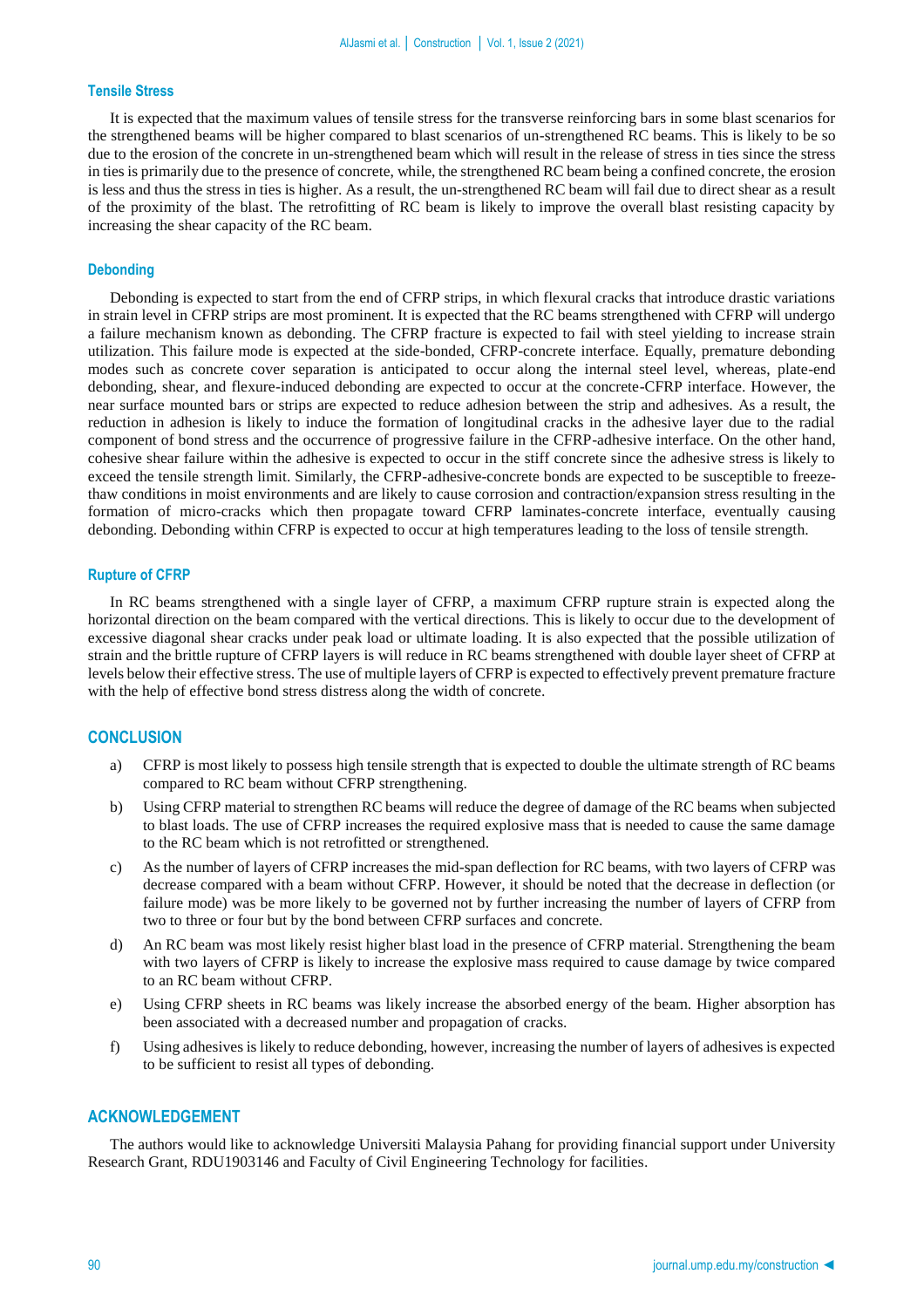# **REFERENCES**

- [1] H. Hao, Y. Hao, J. Li and W. Chen, Review of the current practices in blast-resistant analysis and design of concrete structures. *Advances in Structural Engineering*, 19(8),1193-1223, 2016.
- [2] W. Bounds, Design of Blast-Resistant Buildings in Petrochemical Facilities, 2nd Edition. *Journal of The Journal of Civil Engineering, 66*(7), 1-300, 2018.
- [3] D.S.J. Jones and S. A. Treese, Off-Site Facilities for Petroleum Processing. In: Treese S., Jones D., Pujado P. (eds) Handbook of Petroleum Processing. Springer, Cham, 2014. https://doi.org/10.1007/978-3-319-05545-9\_18-1.
- [4] S. Parkash, Refinery Off-Site Facilities and Utility Systems. *Refining Processes Handbook. Burlington: Gulf Professional Publishing*, pp.270-307, 2003.
- [5] R.M.M. Ali, Performance Based Design of Offshore Structures Subjected To Blast Loading, Ph.D. dissertation, Department of Civil and Environmental Engineering, Imperial College London, 2007.
- [6] M.M. Yussof, J.H. Silalahi, M.K. Kamarudin, P.S. Chen and G.A. Parke, Numerical evaluation of dynamic responses of steel frame structures with different types of haunch connection under blast load. *Applied Sciences*, *10*(5), 1815, 2020.
- [7] Task Committee on Blast-Resistant Design of the Petrochemical Committee, "Design of Blast-Resistant Buildings in Petrochemical Facilities (2nd Ed.)", American Society of Civil Engineers, 2010.
- [8] R. Kishore, N.N. ZIA and R.A. MUSLIM, Strengthening of Reinforced Concrete Beams Using CFRP Laminates, 2016.
- [9] ASCE, Design of Blast-Resistant Buildings in Petrochemical Facilities, 2nd ed.; American Society of Civil Engineers: Reston, VA, USA, 2010.
- [10] D.P. Nolan, Handbook of fire and explosion protection engineering principles: for oil, gas, chemical and related facilities, William Andrew, 2014.
- [11] M.Z. Naser, R.A. Hawileh, J.A. Abdalla, Modeling Strategies of Finite Element Simulation of Reinforced Concrete Beams Strengthened with FRP: A Review. *Journal of Composites Science*, *5*(1), 19, 2021.
- [12] A. Siddika, M.A. Al Mamun, R, Alyousef and Y.M. Amran, Strengthening of reinforced concrete beams by using fiberreinforced polymer composites: A review. *Journal of Building Engineering*, *25*, 100798, 2019.
- [13] N.Z. Hassan, A.G. Sherif and A.H. Zamarawy, Finite element analysis of reinforced concrete beams with opening strengthened using FRP. Ain Shams Eng. J. 8, 531–537, 2017.
- [14] R.A. Hawileh, J.A. Abdalla and M.Z. Naser, "Modeling the Shear Strength of Concrete Beams Reinforced with CFRP Bars under Unsymmetrical Loading." Mechanics of Advanced Materials and Structures. pp. 1-8, 2018. (https://doi.org/10.1080/15376494.2018.1432803).
- [15] R.A. Hawileh, M.Z. Naser and J.A. Abdalla, Finite element simulation of reinforced concrete beams externally strengthened with short-length CFRP plates. Compos. Part B Eng., 45, 1722–1730, 2013.
- [16] V. Gribniak, I. Misiunait ¯ e, A. Rimkus, A. Sokolov and A. Šapalas, Deformations of FRP–Concrete Composite Beam: Experiment ˙ and Numerical Analysis. Appl. Sci., 9, 5164, 2019
- [17] R. Hawileh, J.A. Abdalla, M.Z. Naser and M. Tanarslan, Finite element modeling of shear deficient RC beams strengthened with NSM CFRP rods under cyclic loading. ACI Spec. Publ., 301, 1–18, 2015.
- [18] D. Sorin, B. Corneliu, B. Catalin, D. Daniel, F. Constantin, C. Liliana, P. Vasile and G. Aurelian, Carbon Fiber Reinforced Polymers Used for Strengthening of Existing Reinforced Concrete Structures. *Materiale Plastice,* vol. 55, Iss. No. 4. pp 536- 540, 2018*.*
- [19] M. Goldstone, CFRP Strengthening of Reinforced Concrete Beams for Blast and Impact Loads. *Faculty of Engineering, University of Wollongong*, 2012.
- [20] J. Tarigan, R. Meka and Nursyamsi, The usage of carbon fiber reinforcement polymer and glass fiber reinforcement polymer for retrofit technology building, *IOP Conf. Series: Earth and Environmental Science* 126, 012024, 2018.
- [21] T.H. Almusallam and Y.A. Al-Salloum, Durability of GFRP rebars in concrete beams under sustained loads at severe environments. *Journal of composite materials*, *40*(7), 623-637, 2006.
- [22] R.A. Hawileh and M.Z. Naser, Thermal-stress analysis of RC beams reinforced with GFRP bars. *Composites Part B: Engineering*, *43*(5), 2135-2142, 2012.
- [23] R.A. Hawileh, Finite element modeling of reinforced concrete beams with a hybrid combination of steel and aramid reinforcement. Mater. Des., 65, 831–839, 2015.
- [24] A. Lapko and M. Urbański, Experimental and theoretical analysis of deflections of concrete beams reinforced with basalt rebar. *Archives of Civil and Mechanical Engineering*, *15*(1), 223-230, 2015.
- [25] O. Rabinovitch and Y. Frostig, Experiments and analytical comparison of RC beams strengthened with CFRP composites. Composites Part B: Engineering, 34, 663-677, 2003.
- [26] A. Jahami, Y. Temsah and J. Khatib, The efficiency of using CFRP as a strengthening technique for reinforced concrete beams subjected to blast loading. *International Journal of Advanced Structural Engineering*, *11*(4), 411-420, 2019.
- [27] D. Lavorato, C. Nuti and S. Santini, Experimental investigation of the shear strength of RC beams extracted from an old structure and strengthened by carbon FRP U-strips. *Applied Sciences*, *8*(7), 1182, 2018.
- [28] J.Y. Lee, H.O. Shin, K. H. Min and Y.S. Yoon, Flexural assessment of blast-damaged RC beams retrofitted with CFRP sheet and steel fiber. *International Journal of Polymer Science*, 2018.